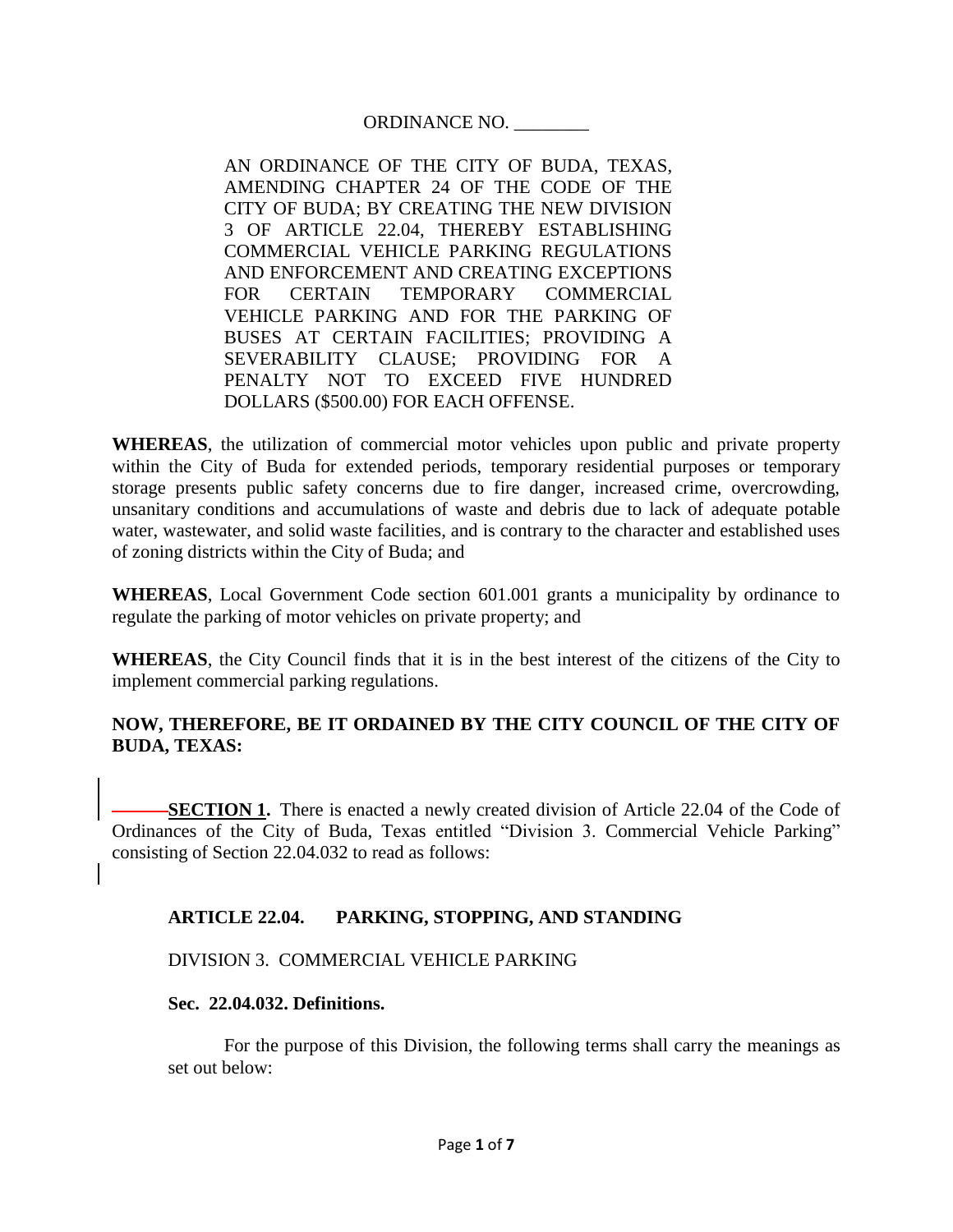- (a) *Commercial vehicle* shall mean truck-tractor, road tractor, semi trailer, bus, truck or trailer or any other commercial vehicle with a rated carrying capacity of two (2) tons or more according to the manufacturers classification
- (b) *Integral part of a lawfully zoned business* shall mean the operation and use of a commercial vehicle to deliver merchandise, or transport tools, equipment or supplies necessary to the operation of the lawfully zoned business and other uses of commercial vehicle without which the operation of said business would be substantially hindered. Remote and incidental uses of a commercial vehicle in connection with a business, such as advertising, name exposure, and promotion, except where such is specifically permitted by the zoning ordinance, shall not be deemed use as an integral part of such business.
	- (1) *Standard truck parking area* shall mean a designated parking area at a motel or hotel within the City that meets criteria for parking lot design for truck parking established by the City as follows:
		- (A)Minimum six-inch lime stabilized subgrade with six-inch reinforced concrete pavement
		- (B) Minimum approach width of forty (40) feet for two-way driveway and twenty-five (25) feet for one-way entrance or exit with minimum thirty (30) foot curb return radii on driveway approaches; and (C) Minimum twenty-five (25) foot turning radii

# **Sec. 22.04.033. Parking of commercial vehicles prohibited – public streets, alleys, etc**

It shall be unlawful for any owner or person in control of a commercial vehicle, as defined herein, to leave, park, or stand, or permit the leaving, parking, or standing of such vehicle upon any public street, alley, parkway, boulevard or other property owned or controlled by any unit of government, except that this section shall not apply to:

- (a) Commercial vehicles while being used for street construction, maintenance, or repair;
- (b) Commercial vehicles being utilized by a company engaged in extending public service utilities:
- (c) Passenger buses taking on or discharging passengers at an approved bus stop;
- (d) A commercial vehicle parked in a loading zone for the purpose of loading or unloading freight or merchandise to a lawfully zoned business;
- (e) A commercial vehicle parked for the purpose of expeditiously delivering or picking up merchandise to or from a specific designated location or loading or unloading personal property to or from a specific designated location that shall not exceed three (3) hours in any case; and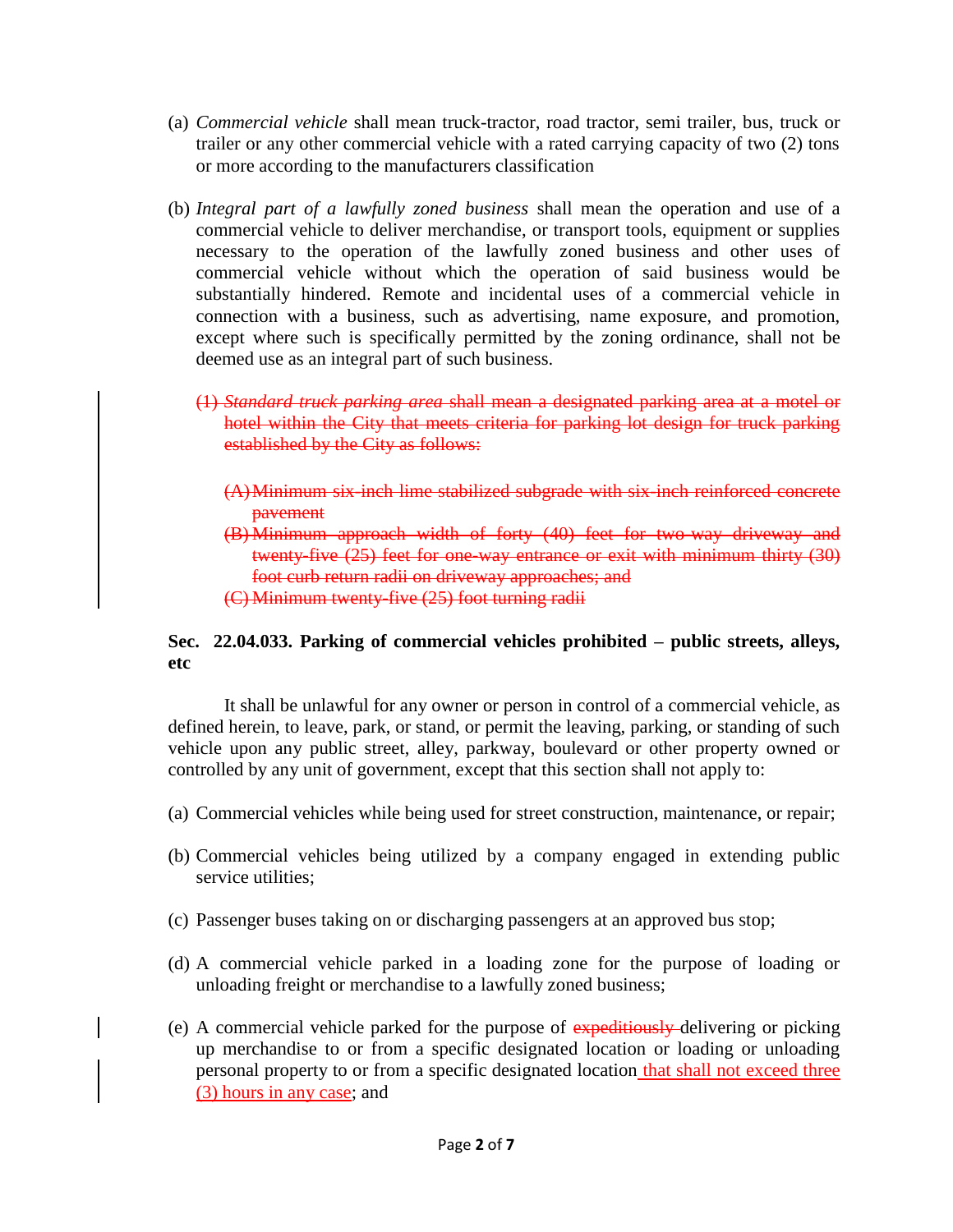(f) A commercial vehicle experiencing a mechanical defect making it unsafe or impossible to proceed, for such period of time as emergency repairs are made or, if repairs cannot be made  $\frac{1}{2}$  in a timely manner within three (3) hours, until a tow truck arrives.

#### **Sec. 22.04.034. Parking of commercial vehicles prohibited- residential areas.**

It shall be unlawful for any owner or person in control of a commercial vehicle, to leave, park, or stand, or permit the leaving, parking or standing of such vehicle within any area of the City zoned residential according to the *Buda Unified Development Code*, except that this section shall not apply to a commercial vehicle parked for the purpose of expeditiously immediately delivering or picking up merchandise to or from a specific designated location or loading or unloading personal property to or from a specific designated location wile in the normal course of business for which the commercial vehicle operates. Said loading and/or unloading shall not exceed three (3) hours in any case and shall not obstruct a designated fire lane.

### **Sec. 22.04.035. Parking of commercial vehicles- within certain zoning districts.**

- (a) —It shall be unlawful for any owner or person in control of a commercial vehicle set forth herein, or any owner or person in control of property described herein to leave, park, or stand a commercial vehicle, or permit the leaving, parking, or standing of a commercial vehicle upon property within an area zoned nonresidential according to the *Buda Unified Development Code*, except where one or more of the following conditions exist:
	- (1) The commercial vehicle is parked upon  $an$  approved a parking surface that meets the standards set forth in the *Buda Unified Development Code* within an area zoned industrial according to the *Buda Unified Development Code* and does not obstruct a designated fire lane.
	- (2) The commercial vehicle is parked or standing for no longer than three (3) hours for the purpose of expeditiously-loading or unloading passengers, freight or merchandise, and does not obstruct a designated fire lane;
	- (3) The commercial vehicle is parked or standing for no longer than three (3) hours at a retail business or restaurant while the driver of the vehicle is a customer of the retail business or restaurant, and does not obstruct a designated fire laneexpeditiously;
	- (4) The commercial vehicle is parked at a lawfully zoned business establishment, wherein such commercial vehicle is utilized as an integral part of such lawfully zoned business, and does not obstruct a designated fire lane;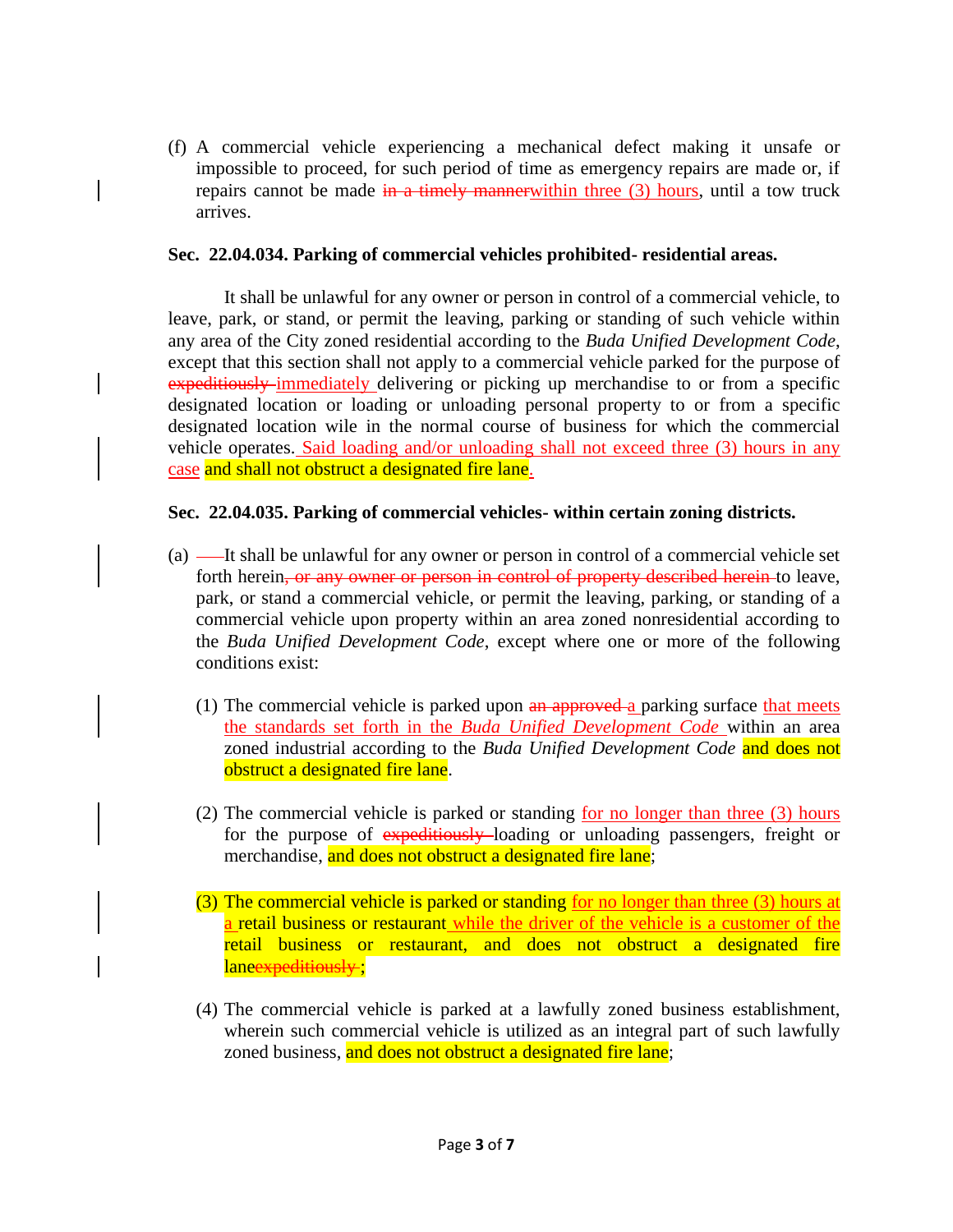- (5) The commercial vehicle is a passenger bus parked on a parking lot  $\frac{1}{2}$  and  $\frac{1}{2}$  area designated by the owner of the parking lot for the parking of buses, and with the consent of the owner during such a period as the bus passengers are attending an event at a facility zoned for such activities, or are customers at a retail center, or in the case of a hotel or motel, during such periods of time that the bus passengers are customers of the hotel or motel, **provided that under no circumstance does the** commercial vehicle obstruct a designated fire lane;
- (6) The commercial vehicle parked is parked in a designated area at an exhibit or exhibition hall, convention center, entertainment, or similar facility when the commercial vehicle is involved in the delivery and removal of equipment, products, merchandise, livestock, or other items to and from the facility, and does not obstruct a designated fire lane. All such commercial vehicles must be identified with and official temporary parking permit issued by the facility hosting the event and must be parked in the area designated for such vehicles. The temporary permit must identify the vehicle to which it is issued by license plate number and state, year, make, model and color, the driver of the vehicle and the name and date or dates of the event during which the permit is valid; or
- (7) The commercial vehicle is truck or trailer no greater than twenty-six (26) feet in length, bumper to bumper, being driven by an individual who has rented the vehicle from a commercial business for the purpose of transporting his personal property from one location to another, and parked for less than 24 hours at a motel or hotel while the driver of the vehicle is a customer of the hotel or motel, and does not obstruct a designated fire lane.
- (8) The commercial vehicle is parked at a motel or hotel while the driver of the vehicle is a customer of the hotel or motel, does not obstruct a designated fire lane, and **possesses a placard, measuring at least 8.5 inches by 11 inches, issued** by the hotel or motel placed in the driver's-side window of the commercial vehicle indicating the name of the hotel, name of the driver, license plate number of the commercial vehicle, duration of stay at the hotel or motel, the printed name and signature of the hotel's or motel's authorized representative, and a contact telephone number for the hotel or motel is parked in a truck parking area at a motel or hotel within the City, which has been specifically approved for truck parking by the City Council in accordance with the procedures and standards set out below
- (b) It shall be unlawful for any owner or person in control of a commercial vehicle set forth herein, or any owner or person in control of property described herein to leave, park, or stand a trailer or semi-trailer or permit the leaving, parking, or standing of a trailer or semi-trailer upon property within an area zoned nonresidential according to the *Buda Unified Development Code*, except where said trailer or semi-trailer is an integral part of a lawfully zoned business.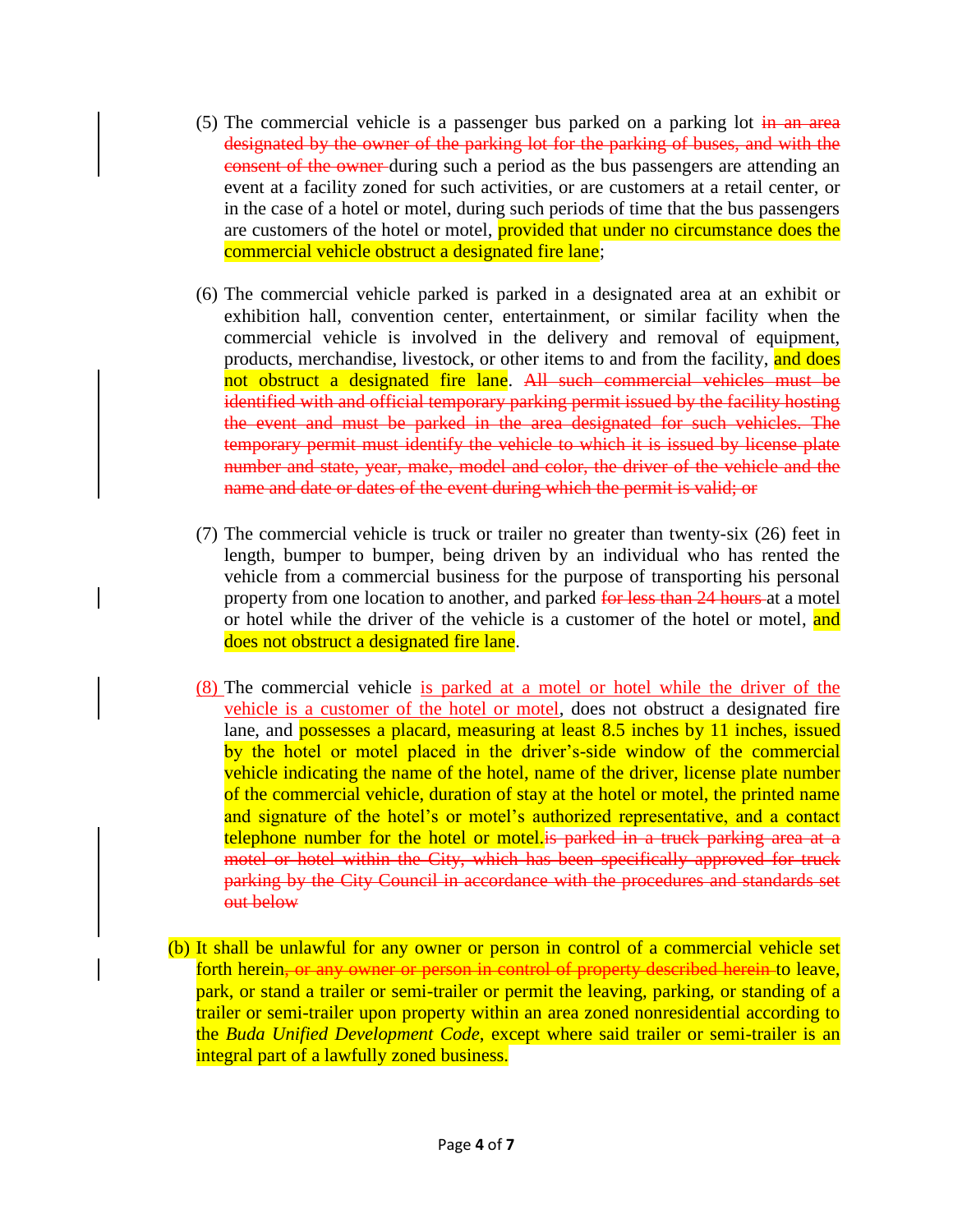- (c) Upon approval by resolution, the City Council may temporarily suspend the restrictions imposed by Section 22.04.035(a) in order to accommodate special events held within the City. The resolution of suspension shall become effective forty-eight (48) hours prior to the official start of the scheduled event and shall terminate fortyeight (48) hours after official conclusion of the event.
	- (1) *Application:* An application containing the following information shall be submitted: (a) specific identification of the property for which the request is made; (b) a detailed site plan of the property showing dimensions and indicating the area(s) for which truck parking is being requested; (c) the maximum number of trucks the proposed area will accommodate; (d) description and identification of the location of proposed screening and buffering; and (e) other information relevant to the request.
	- (2) *Notification and hearing:* Prior to making a determination concerning the application, the City Council will hold a public hearing to receive input from the applicant, adjoining property owners and other interested persons. Owners of property abutting the property described in the application, including properties separated from the subject property by a street or alley, shall be provided written notification at least ten (10) days prior to consideration of the application. Adjoining owners shall be informed of the applicant's request for a truck parking area, and be given the opportunity to respond in writing and/or in person at a public hearing.
	- (3) *Application review criteria for new hotel or motel:* A determination of approval or denial by the City Council shall be based upon an evaluation of the purpose and justification for a truck parking area as stated in the application; the location of the property and proposed parking area in relationship to existing, and proposed and potential uses in the area; the ability to reasonably accommodate truck parking and maneuvering on the site; and other factors affecting on-site circulation and off-site impact. The decision of the City Council shall be final. City Council approval of a truck parking area at a new hotel or motel will include specification of the number of trucks that may be parked in the approved area and require the construction of a standard truck parking area.
	- (4) *Application review criteria for an existing hotel or motel:* In addition to the criteria set forth for the determination of approval or denial for a new motel or hotel, an existing hotel or motel must demonstrate that their existing parking lot can support and accommodate the use and maneuvering of trucks, that truck traffic will not greatly impact the area, and that requirements concerning the number of spaces required for passenger vehicles will continue to be met. The decision of the City Council shall be final. City Council approval of a truck parking area at and existing hotel or motel will include specification of the number of trucks that may be parked in the approved area. The provisions of this section shall not affect truck parking approved at an existing hotel or motel prior to the effective date of this ordinance.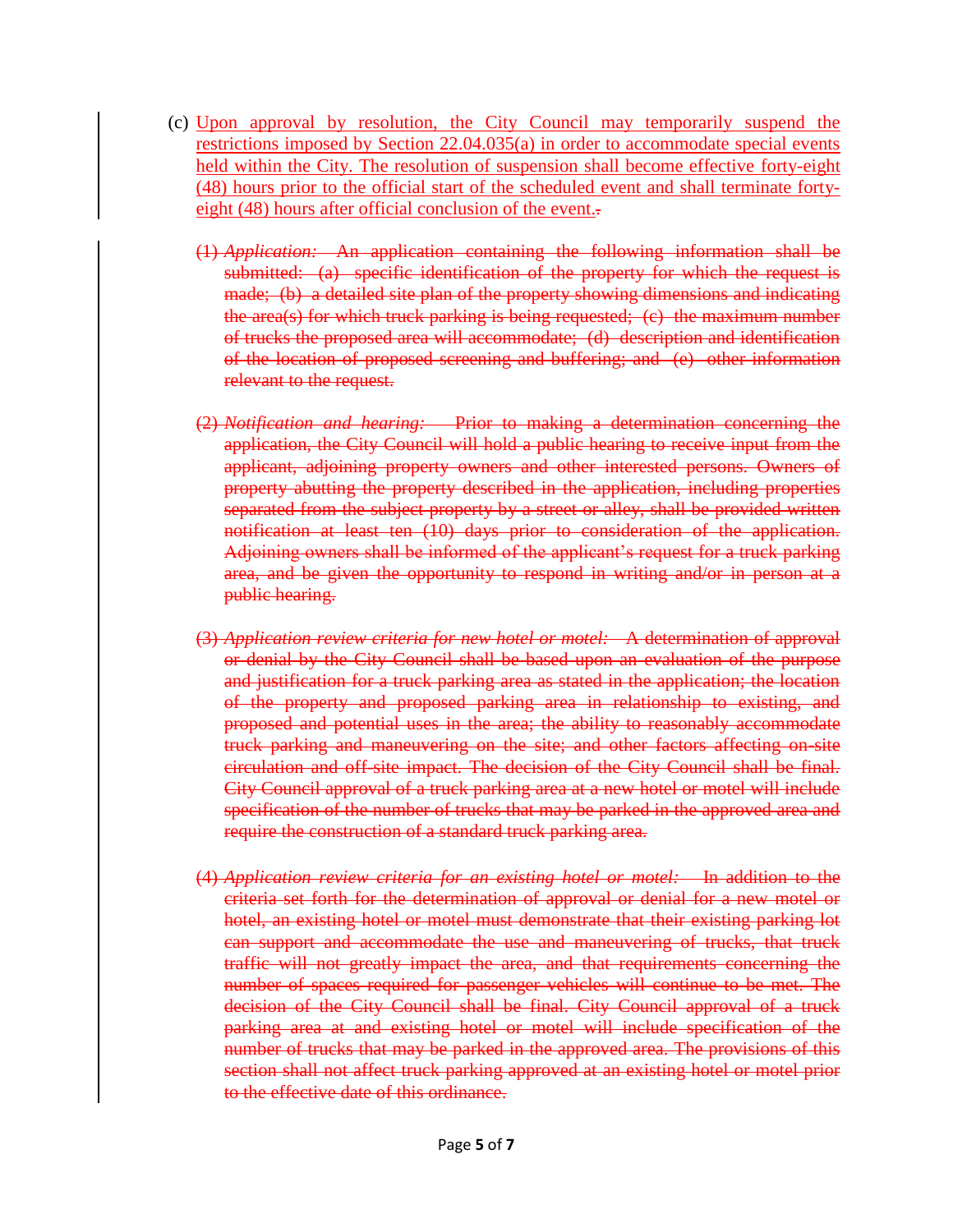## **Sec. 22.04.036. Parking of commercial vehicles- not to affect truck route regulationsOffense and Penalty.**

Each day that a person remains in violation of this ordinance shall constitute a separate offense. In the prosecution of an alleged violation of this ordinance no proof of a culpable mental state shall be required. A person who violates this section shall be guilty of a class C misdemeanor and shall be punished by a fine not to exceed \$500.00 for each day or part thereof that the violation occurs. The registered owner of the vehicle and/or the driver is considered the responsible partyNotwithstanding the provisions of this division, it shall be unlawful for the operator of any tractor-trailer combination commercial vehicle commonly known as an "eighteen wheeler" to operate such vehicle in violation of any provision of the City Code relating to truck routes.

**SECTION 2.** If any clause or provision of this Ordinance shall be deemed to be unenforceable for any reason, such unenforceable clause or provision shall be severed from the remaining portion of the Ordinance, which shall continue to have full force and effect.That should any word, sentence, clause, paragraph, or provision of this ordinance be held to be invalid or unconstitutional the validity of the remaining provisions of this ordinance shall not be affected and shall remain in full force and effect.

**SECTION 3.** This Ordinance shall become effective following passage on second reading and publication in accordance with Section 3.11(D) of the City of Buda Home Rule Charter.That the present ordinances of the City of Buda are inadequate to provide for the proper regulation of parking of commercial vehicles creates an urgency and an emergency for the preservation of the public health, safety, and welfare and requires that this ordinance shall take effect immediately from and after its passage and publication of said ordinance, as the law in such cases provides.

PASSED AND APPROVED on first reading by an affirmative vote of the City Council of the City of Buda, this day of April, 2013.

PASSED, APPROVED AND ADOPTED on second reading by an affirmative vote of the City Council of the City of Buda, this \_\_\_\_\_\_\_\_\_\_\_\_ day of April, 2013.

APPROVED:

Todd Ruge, Mayor

\_\_\_\_\_\_\_\_\_\_\_\_\_\_\_\_\_\_\_\_\_\_\_\_\_\_